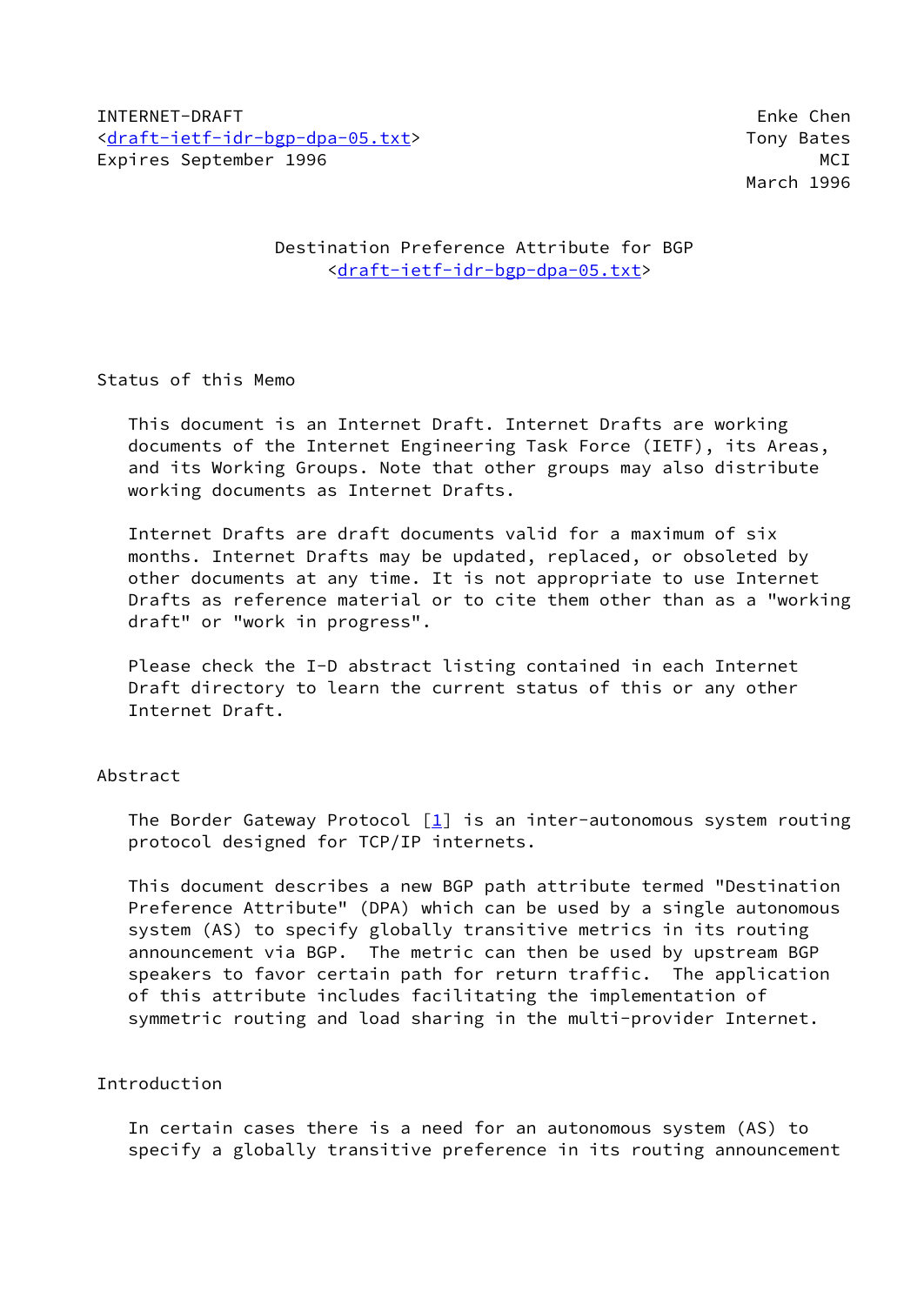INTERNET-DRAFT DPA Attribute for BGP March 1996

 via BGP so that the upstream BGP speakers can use the preference to favor certain path for return traffic. For instance, as discussed in [\[3](#page-3-1)], currently it is difficult to implement symmetric routing and load sharing in the multi-provider Internet due to the lack of this preference in BGP.

 In this paper, we propose a new BGP attribute termed "Destination Preference Attribute" (DPA) to address such a need. More specifically, the DPA is a globally transitive metric that can be used by an AS to specify preference in its routing announcement so that the return traffic favors certain path. As illustrated in  $[4]$  $[4]$  through several examples, this metric, combined with AS-based "LOCAL\_PREF" offers much greater flexibility and manageability in implementing symmetric inter-domain routing and load sharing in the multi-provider Internet.

Destination Preference Attribute (DPA)

 This document proposes the DPA path attribute, which is an optional transitive attribute of fixed length. The attribute is represented by a pair <AS#, DPA value>. The AS# is a two octet non-negative integer, which denotes the AS that specifies the preference. The DPA value is a four octet non-negative integer.

The DPA attribute has Type Code 11.

Route Selection Process

A router may use DPA to influence the degree of preference  $[1]$  $[1]$ assigned to a route.

 DPA influence on the computation of degree of preference is a local matter. In general, a route with a higher DPA indicates a higher preference by the originator of the DPA attribute.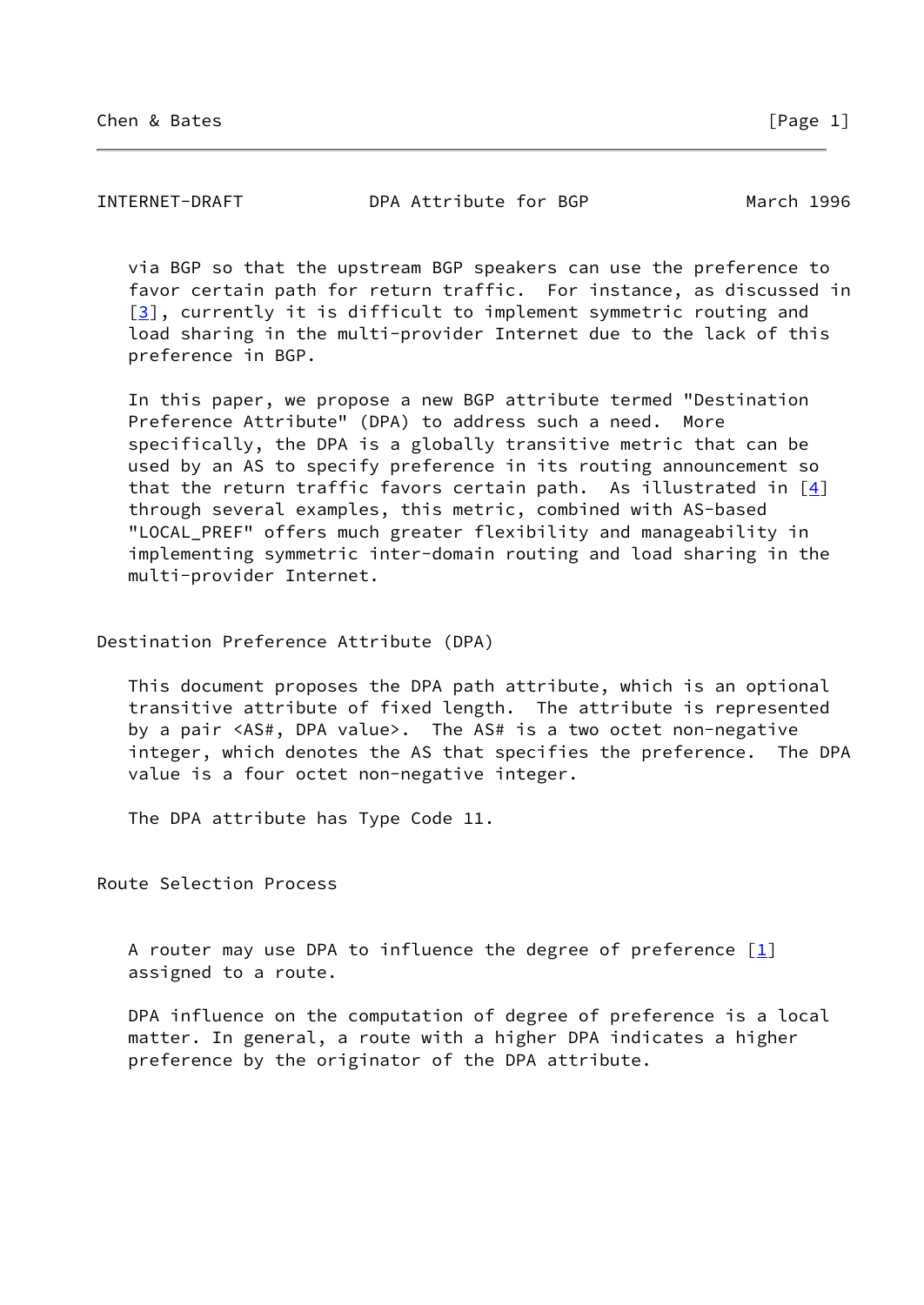Chen & Bates [Page 2]

INTERNET-DRAFT DPA Attribute for BGP March 1996

#### Operation

 The AS that sets this attribute must include its AS number in the attribute. A BGP speaker may use the "LOCAL\_PREF" attribute to select a different path other than the one specified by the DPA attribute value. This does not preclude an AS from re-setting this attribute. However, coordination with the upstream and/or downstream neighbors is strongly recommended.

#### Aggregation

 If aggregation is done, the resultant aggregate shall be treated as a new NLRI. No DPA attribute shall be derived from more specific NLRIs which formed the aggregate. The resultant aggregate is free to have the DPA attribute set if so desired.

#### Remarks

 It is noted that this new BGP attribute is simple and requires little change to the current practice and operation of BGP4. Nevertheless, the new attribute would offer the flexibility of shifting more influence on route selection to where the route originates, which has become increasingly meaningful as the Internet becomes more complex and dynamic. At the same time, the autonomy of an AS is preserved as the "LOCAL\_PREF" feature remains unchanged. A typical application of this attribute is illustrated in  $[4]$  where the DPA attribute is used to simplify the implementation of symmetric inter-domain routing and load-sharing.

#### Applicability

 The DPA path attribute may be used with BGP version 4 and all subsequent versions of BGP unless specifically noted otherwise.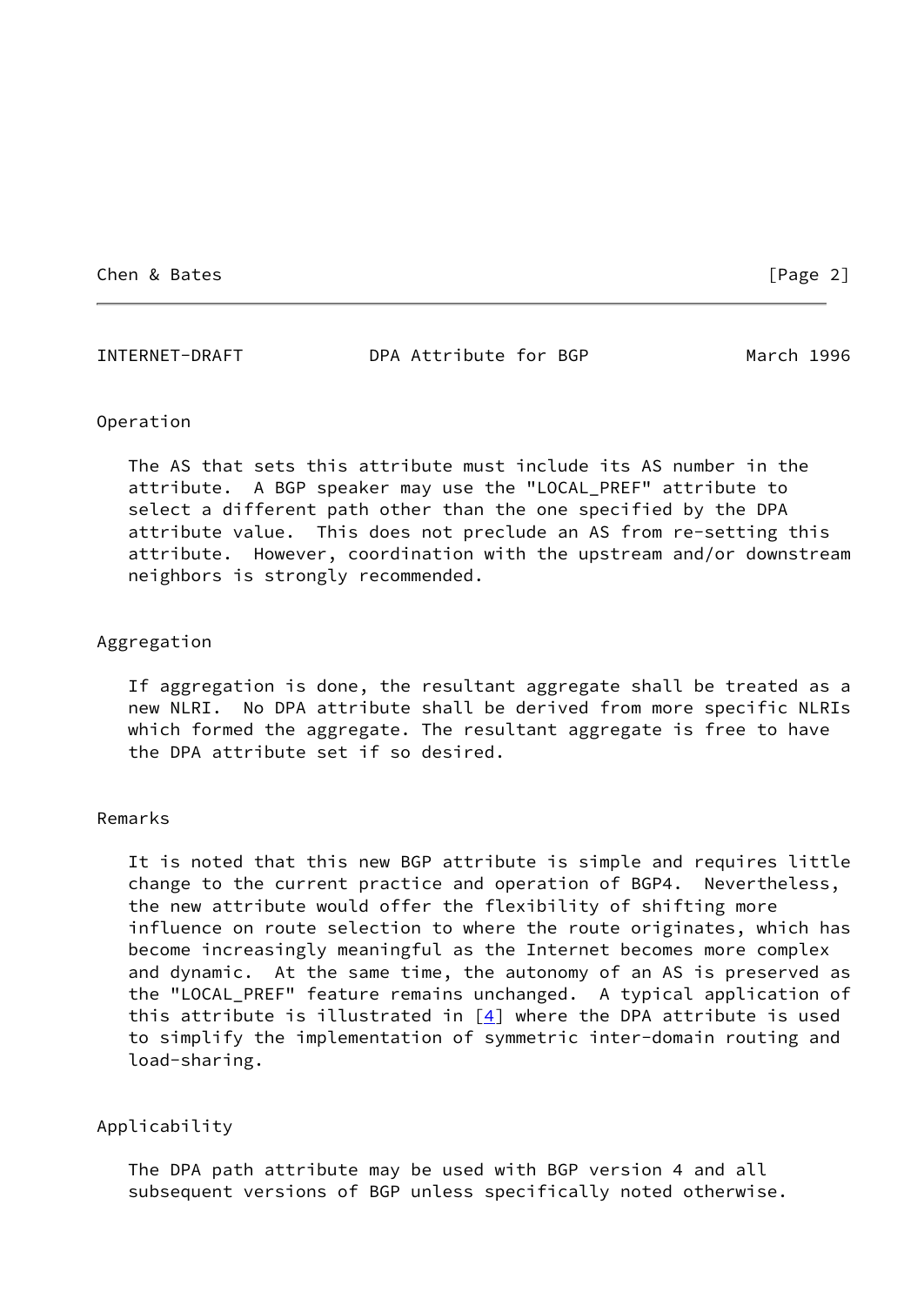|                 | Security considerations are not discussed in this memo. |  |                                                                                                                                                                                                        |  |
|-----------------|---------------------------------------------------------|--|--------------------------------------------------------------------------------------------------------------------------------------------------------------------------------------------------------|--|
| Acknowledgments |                                                         |  |                                                                                                                                                                                                        |  |
|                 |                                                         |  | The authors would like to thank Yakov Rekhter of cisco for his<br>insightful comments and suggestions. We also acknowledge Ramesh<br>Govindan (ISI), Paul Traina (cisco), and Ravi Chandra (cisco) for |  |

Security Considerations

INTERNET-DRAFT DPA Attribute for BGP March 1996

Chen & Bates [Page 3]

their helpful comments.

#### References

<span id="page-3-0"></span> [1] Rekhter, Y., and Li, T., "A Border Gateway Protocol 4 (BGP-4)", [RFC1771](https://datatracker.ietf.org/doc/pdf/rfc1771), March 1995.

 [2] Y. Rekhter, and P. Gross, "Application of the Border Gateway Protocol in the Internet", [RFC1772](https://datatracker.ietf.org/doc/pdf/rfc1772), March 1995.

<span id="page-3-1"></span> [3] Chen, E., and Bates, T., "Current Practice of Implementing Symmetric Routing and Load Sharing in the Multi-Provider Internet", INTERNET-DRAFT, [<draft-ietf-idr-symm-multi-prov-02.txt](https://datatracker.ietf.org/doc/pdf/draft-ietf-idr-symm-multi-prov-02.txt)>, January 1996.

<span id="page-3-2"></span> [4] Chen, E., and Bates, T., "Application of the BGP Destination Preference Attribute in Implementing Symmetric Routing", INTERNET- DRAFT, [<draft-ietf-idr-dpa-application-02.txt](https://datatracker.ietf.org/doc/pdf/draft-ietf-idr-dpa-application-02.txt)>, January 1996.

[5] Antonov, V., "BGP AS Path Metrics", INTERNET DRAFT, [<draft-ietf](https://datatracker.ietf.org/doc/pdf/draft-ietf-idr-bgp-metrics-00.txt) [idr-bgp-metrics-00.txt](https://datatracker.ietf.org/doc/pdf/draft-ietf-idr-bgp-metrics-00.txt)>, March 1995.

[6] Rekhter, Y., "Routing in a Multi-provider Internet", [RFC1787](https://datatracker.ietf.org/doc/pdf/rfc1787), April 1995.

Author's Addresses